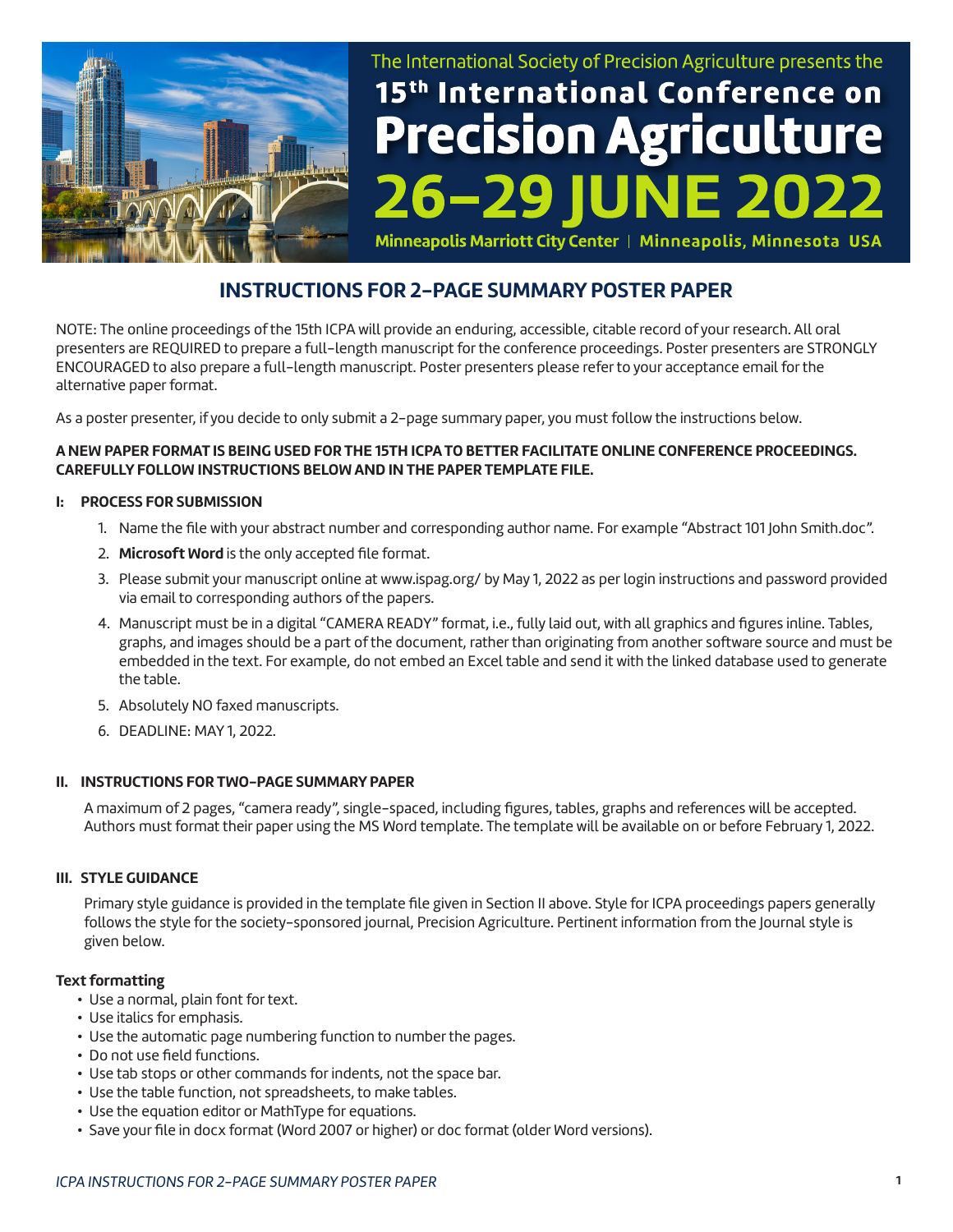# **Headings**

Please use no more than three levels of displayed headings.

#### **Abbreviations**

Abbreviations should be defined at first mention and used consistently thereafter.

#### **Additional remarks on text:**

- All commercial equipment give model/number, manufacturer, manufacturer location (city, country).
- Avoid use of personal pronouns / royal 'we' use the passive.
- Preferred length units are mm, m not cm.
- In text, what was done must be in the past tense.
- All equations must be sequentially numbered.

#### **Scientific style**

- Please always use internationally accepted signs and symbols for units (SI units).
- Generic names of drugs and pesticides are preferred; if trade names are used, the generic name should be given at first mention.
- Please use the standard mathematical notation for formulae, symbols etc.:
	- Italic for single letters that denote mathematical constants, variables, and unknown quantities
	- Roman/upright for numerals, operators, and punctuation, and commonly defined functions or abbreviations, e.g., cos, det, e or exp, lim, log, max, min, sin, tan, d (for derivative)
	- Bold for vectors, tensors, and matrices.

# **Reference citations**

Cite references in the text by name and year in parentheses. Some examples:

- Negotiation research spans many disciplines (Thompson 1990).
- This result was later contradicted by Becker and Seligman (1996).
- This effect has been widely studied (Abbott 1991; Barakat et al. 1995; Kelso and Smith 1998; Medvec et al. 1999).

# **Reference list**

The list of references should only include works that are cited in the text and that have been published or accepted for publication. Personal communications and unpublished works should only be mentioned in the text. Do not use footnotes or endnotes as a substitute for a reference list. Reference list entries should be alphabetized by the last names of the first author of each work. Examples for common reference types are given below. For additional guidance, consult papers published in a recent issue of *Precision Agriculture*.

#### Journal article

Harris, M., Karper, E., Stacks, G., Hoffman, D., DeNiro, R., Cruz, P., et al. (2001). Writing labs and the Hollywood connection. *Journal of Film Writing*, 44(3), 213–245.

# Article by DOI

Slifka, M. K., & Whitton, J. L. (2000) Clinical implications of dysregulated cytokine production. *Journal of Molecular Medicine*, doi:10.1007/s001090000086

#### Book

Calfee, R. C., & Valencia, R. R. (1991). *APA guide to preparing manuscripts for journal publication.* Washington, DC, USA: American Psychological Association.

#### Book chapter

O'Neil, J. M., & Egan, J. (1992). Men's and women's gender role journeys: Metaphor for healing, transition, and transformation. In B. R. Wainrib (Ed.), *Gender issues across the life cycle* (pp. 107–123). New York, USA: Springer.

#### Online document

Abou-Allaban, Y., Dell, M. L., Greenberg, W., Lomax, J., Peteet, J., Torres, M., & Cowell, V. (2006). Religious/spiritual commitments and psychiatric practice. Resource document. American Psychiatric Association. http://www.psych.org/edu/ other\_res/ lib\_archives/archives/200604.pdf. Accessed 25 June 2007.